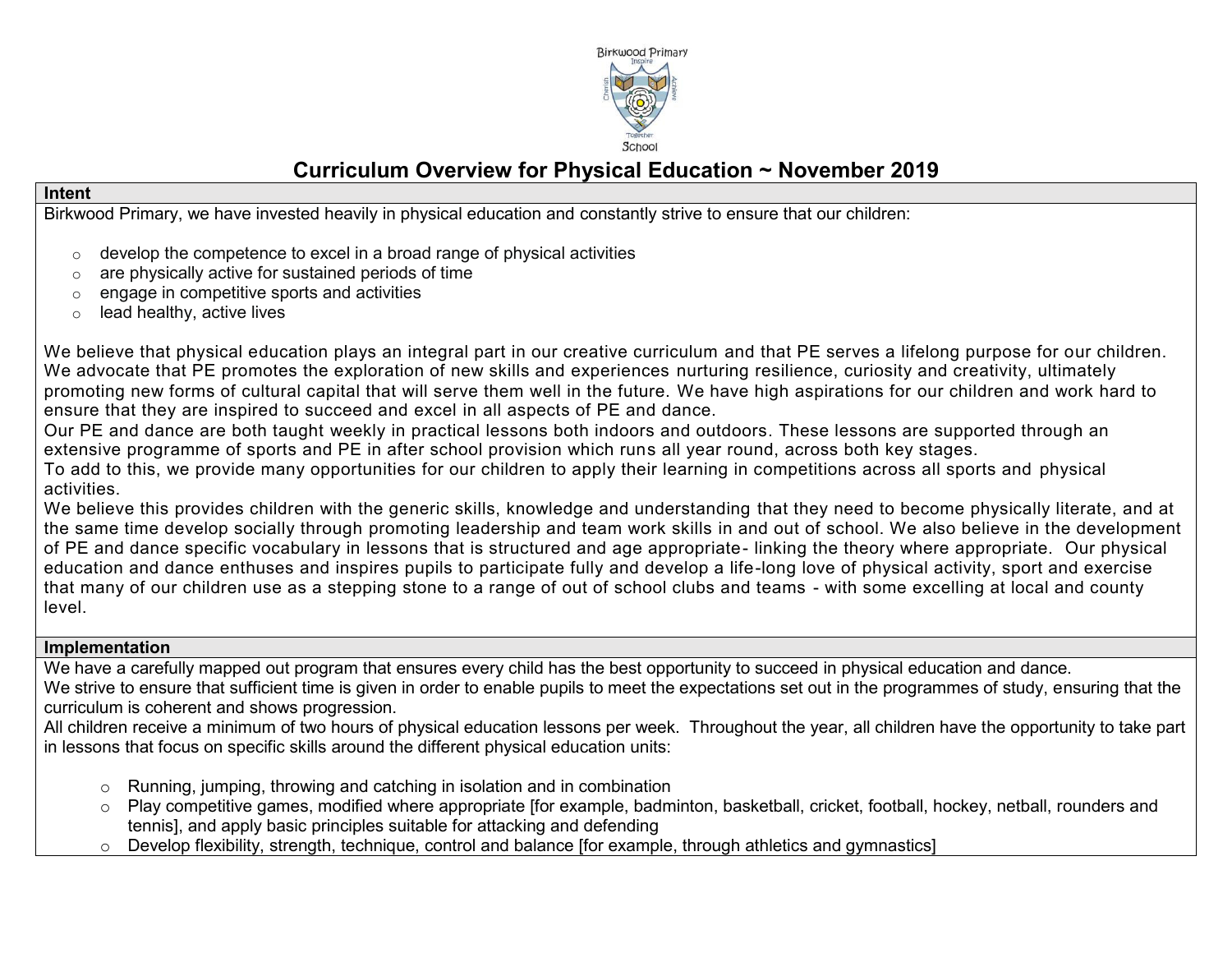- o Perform dances using a range of movement patterns
- $\circ$  Take part in outdoor and adventurous activity challenges both individually and within a team
- $\circ$  Compare their performances with previous ones and demonstrate improvement to achieve their personal best.

The long term overview is broken down into termly medium term plans developing skills from Year 1 through to Year 6.

In addition to physical education lessons, we provide children with extra-curricular activities all year round. There is no charge to parents/carers and provision is fully funded by school to support our children's development in all areas. These include after-school clubs and lunchtime clubs. The additional provision includes for example, football, multi-skills, dance, athletics and any other sport and activities that links to our children's needs and requirements throughout the year.

To ensure we meet swimming standards, every child in Year 3 takes part in swimming lessons (see Impact below) and completes work around safe self-rescue, in different water-based situations. Focused support groups are given additional support to children who are not yet competent swimmers and challenge is also provided for children who swim confidently and proficiently.

Throughout the year, we take part in many competitions in a range of sports, these include: football, basketball, rugby, netball, handball, netball, athletics, dodgeball and many more. These are tiered so that success in a local tournament offers the opportunity for children to qualify at county level and give children the chance to participate in competitive sport and represent our school as part of a team. We have seen over the most recent years that this has had many positive impacts on our children who have chosen to play in teams and clubs out of school.

We promote a healthy lifestyle through physical education lessons and specific health and well-being sessions. This enables all children to understand the benefits and importance of living a healthy lifestyle. This is complemented by regular visits from sports coaches and inspirational people. We participate in various local authority initiatives promoting healthy living, such as Walk to School Week and Healthy Eating Week, Daily Mile and cycling events.

We place a big emphasis on applying skills through intra- school competitions. We hold two whole school events every year, the Pentathlon and Sports Day. They allow our children to compete and express themselves through PE and Sports whilst creating a link with parents by inviting them to support the events. During the Pentathlon, children are encouraged to share their newly acquired skills with parents by visiting activity stations together. The circuit is bespoke to our school and enables our children to apply a range of sprinting, running, agility, throwing skills. Similarly, with Sports Day, we hire our local sports stadium, the home of the great Dorothy Hyman, to allow our children to experience competition as an athlete with outstanding facilities. The seating area in the stand allows parents to share this special day with their children.

At the end of the year, parents and key stakeholders are invited to participate in our End of Year Sports Assembly. During this event, an inspirational figure (previous examples include Ash Randall - Ball skills, Bruce Dyer- ex-professional footballer) is invited to perform and showcase the opportunities available outside of school. During the event, awards are given out for all whole school events, celebrating participation and excellence in all events which is greatly received by children and parents alike.

## **Impact**

Over the last four years, our school has been recognised by Team Activ for our dedication to high quality PE provision. This award focuses on the delivery of PE, extra- curricular activities and opportunities to compete. For four years, we have been awarded Gold Status. As of this year, our application for the award has been upgraded to **Platinum**. To add to this, we are currently under review to become a PE School of Excellence.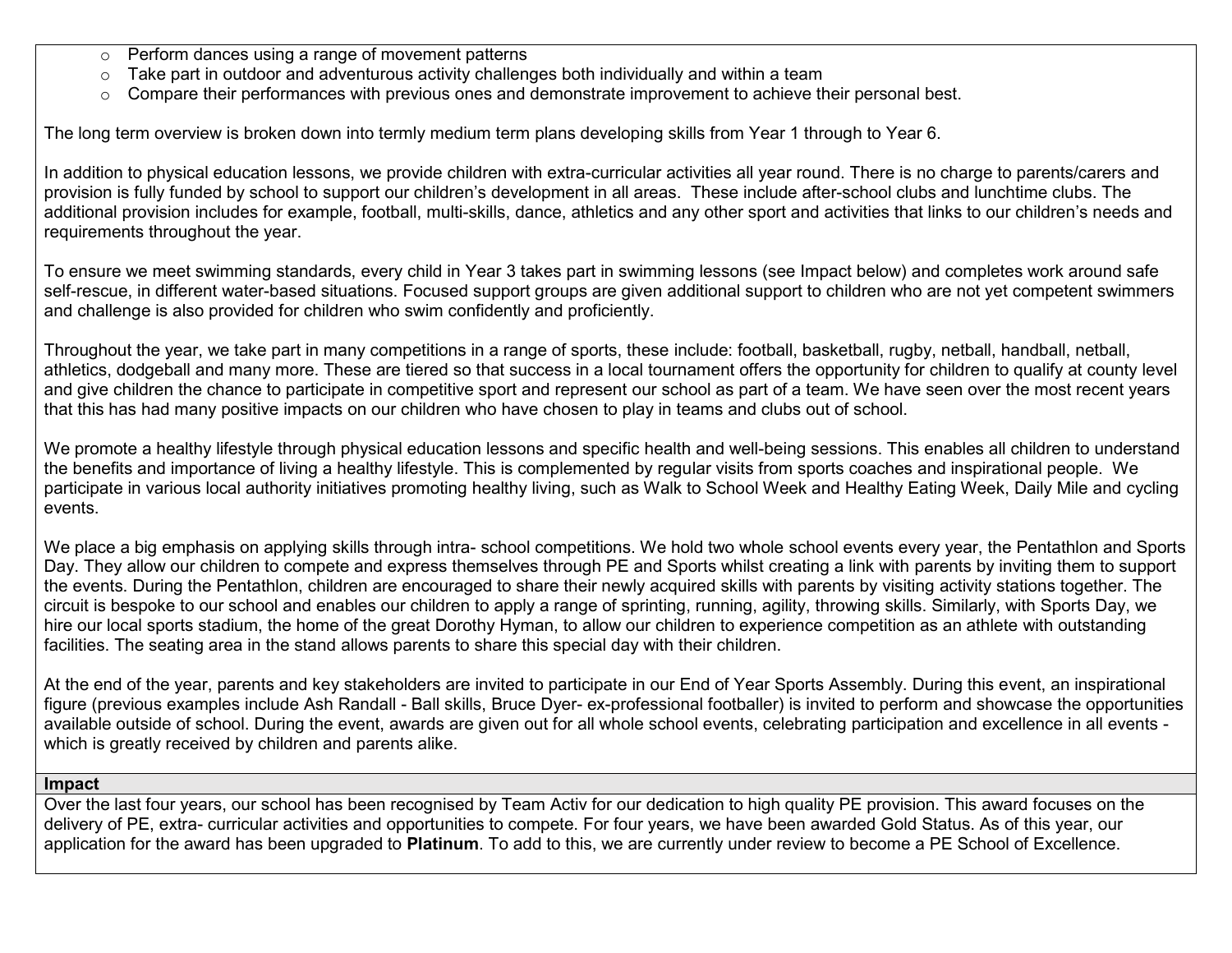| We link PE and dance very closely to other subjects such as Maths, English and the creative curriculum.                                                                                                                     |             |
|-----------------------------------------------------------------------------------------------------------------------------------------------------------------------------------------------------------------------------|-------------|
| We regularly assess our children against the curriculum objectives to track progress.<br>As of 2018-19 our assessment data highlighted (See below)                                                                          |             |
| Meeting National Curriculum requirements for swimming and water safety 2019                                                                                                                                                 |             |
| What percentage of your current Year 6 cohort swim competently, confidently and proficiently over a distance of at least 25<br>metres?                                                                                      | 66% (29/44) |
| N.B. Even though your children may swim in another year please report on their attainment on leaving primary school.                                                                                                        |             |
| What percentage of your current Year 6 cohort use a range of strokes effectively [for example, front crawl, backstroke and<br>breaststroke]?                                                                                | 59% (26/44) |
| What percentage of your current Year 6 cohort perform safe self-rescue in different water-based situations?                                                                                                                 | 11% (5/44)  |
| Schools can choose to use the Primary PE and Sport Premium to provide additional provision for swimming but this must be for<br>activity over and above the national curriculum requirements. Have you used it in this way? | <b>No</b>   |
| Swimming Attainment for Year 3 pupils 2018 (40 children)                                                                                                                                                                    |             |
| Week 1: 22 x non-swimmers, $8 \times 5$ -10 meters, $3 \times 11$ -24 metres, $7 \times 25$ metres +<br><b>Week 15:</b> 7 x non-swimmers, $5 \times 5$ -10 meters, $9 \times 11$ -24 metres, $19 \times 25$ metres +        |             |
| Swimming Attainment for Year 3 pupils 2019 (45 children)                                                                                                                                                                    |             |
| Week 1: 29 x non-swimmers, $9 \times 5$ -10 meters, $4 \times 11$ -24 metres, $3 \times 25$ metres +<br><b>Week 15:</b> 11 x non-swimmers, 10 x 5-10 meters, $6 \times 11-24$ metres, 17 x 25 metres +                      |             |
| <b>Attainment 2018/19:</b><br>Year group/Number of Pupils: <b>YFAR 6</b><br>43                                                                                                                                              |             |

|             | Year group/Number of Pupils: YEAR 6 |              | 43           |             |             |
|-------------|-------------------------------------|--------------|--------------|-------------|-------------|
| $No\%$      | No/% PP                             | $No\%$       | No/% PP      | $No\%$      | No/% PP     |
| children Wt | children Wt                         | children Exp | children Exp | children GD | children GD |
| 7(16.83)    | $4(17.4\%)$                         | 36(83.17)    | 19 (82.6%)   |             | 0           |
|             | Year group/Number of Pupils: YEAR 5 |              | 46           |             |             |
| $No\%$      | No/% PP                             | $No\%$       | No/% PP      | $No\%$      | No/% PP     |
| children Wt | children Wt                         | children Exp | children Exp | children GD | children GD |
| 3(4%)       | 1(5%)                               | 43(96%)      | 19(95%)      | $\Omega$    | 0           |
|             | Year group/Number of Pupils: YEAR 4 |              | 43           |             |             |
| $No\%$      | No/% PP                             | $No\%$       | No/% PP      | $No\%$      | No/% PP     |
| children Wt | children Wt                         | children Exp | children Exp | children GD | children GD |